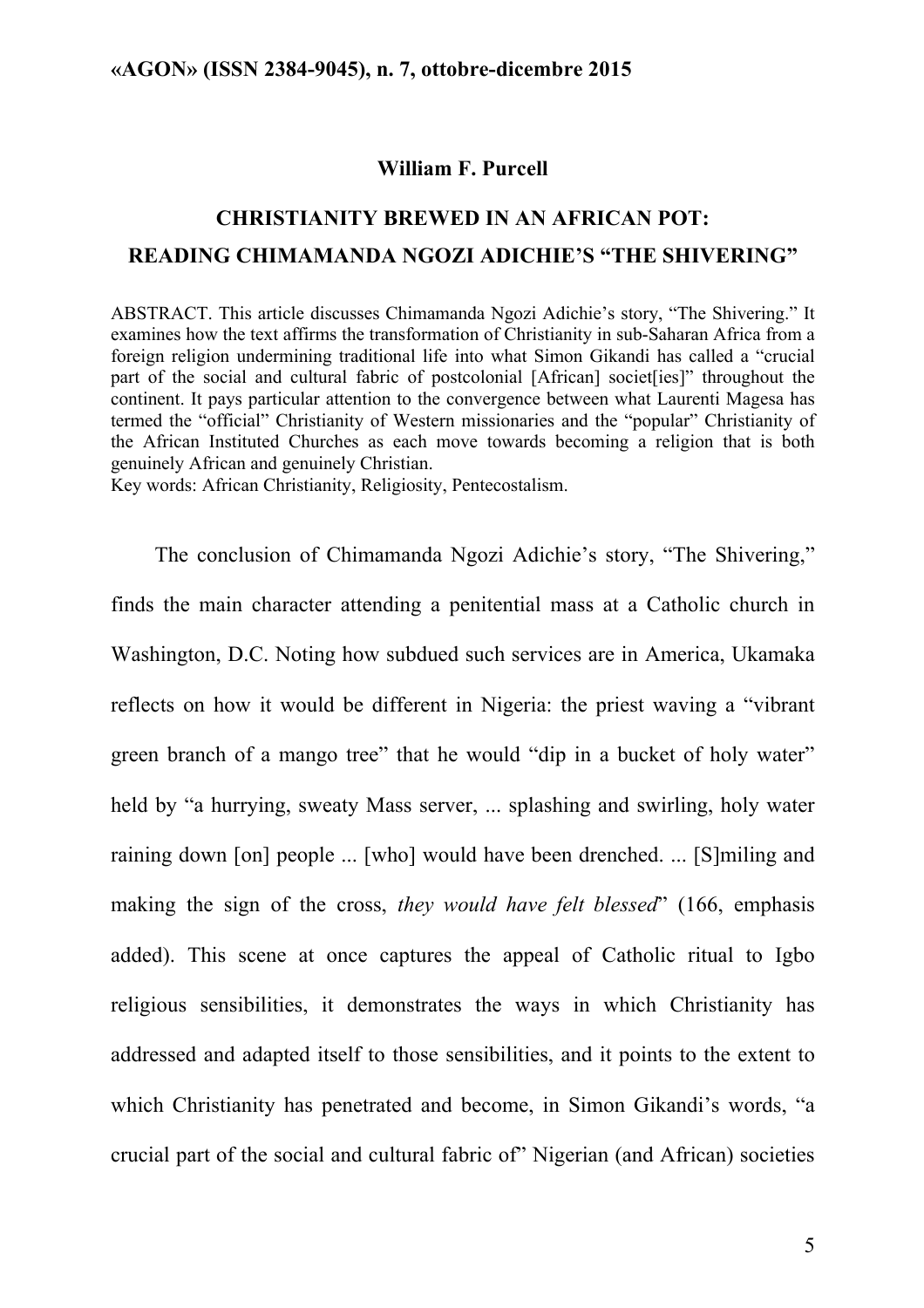(112). The story, in addition, offers a perceptive examination of the convergence of two different Christian traditions, one of European origins and the other of African origins.

Susan VanZanten Gallagher has suggested that "[o]ne of the most significant but little noted contexts for [reading, discussing and] teaching" contemporary African literatures "is the recent explosive growth of Christianity in this region." Indeed, the twentieth century has been a time of tremendous growth for the Church in the Global South, and particularly in Africa, which has become the fastest growing Christian continent on the planet. During the twentieth century the Christian presence in Africa has expanded from a mere 9.2% of the population in 1900 to an estimated 45.9% in 2000 (Barrett, Kurian and Johnson 13): and if the statistics are limited to the non-Arab regions south of the Sahara, then the number is nearly 60% (Pocock, Van Rheenen, and McConnell 134). In Nigeria during this period the Christian population grew from 1.1% to 45.9% (Barrett, Kurian and Johnson 549). What is particularly striking is that the vast majority of this expansion came in the postcolonial period: in 1900 there were approximately 10 million African Christians; by 1950, when African nationalism and the independence movements were coming to the forefront, this number had tripled to 30 million—and a significant part of that growth was among the so-called African Initiated Churches (AIC). By the start of the  $21<sup>st</sup>$  century the number of Christians has increased tenfold to an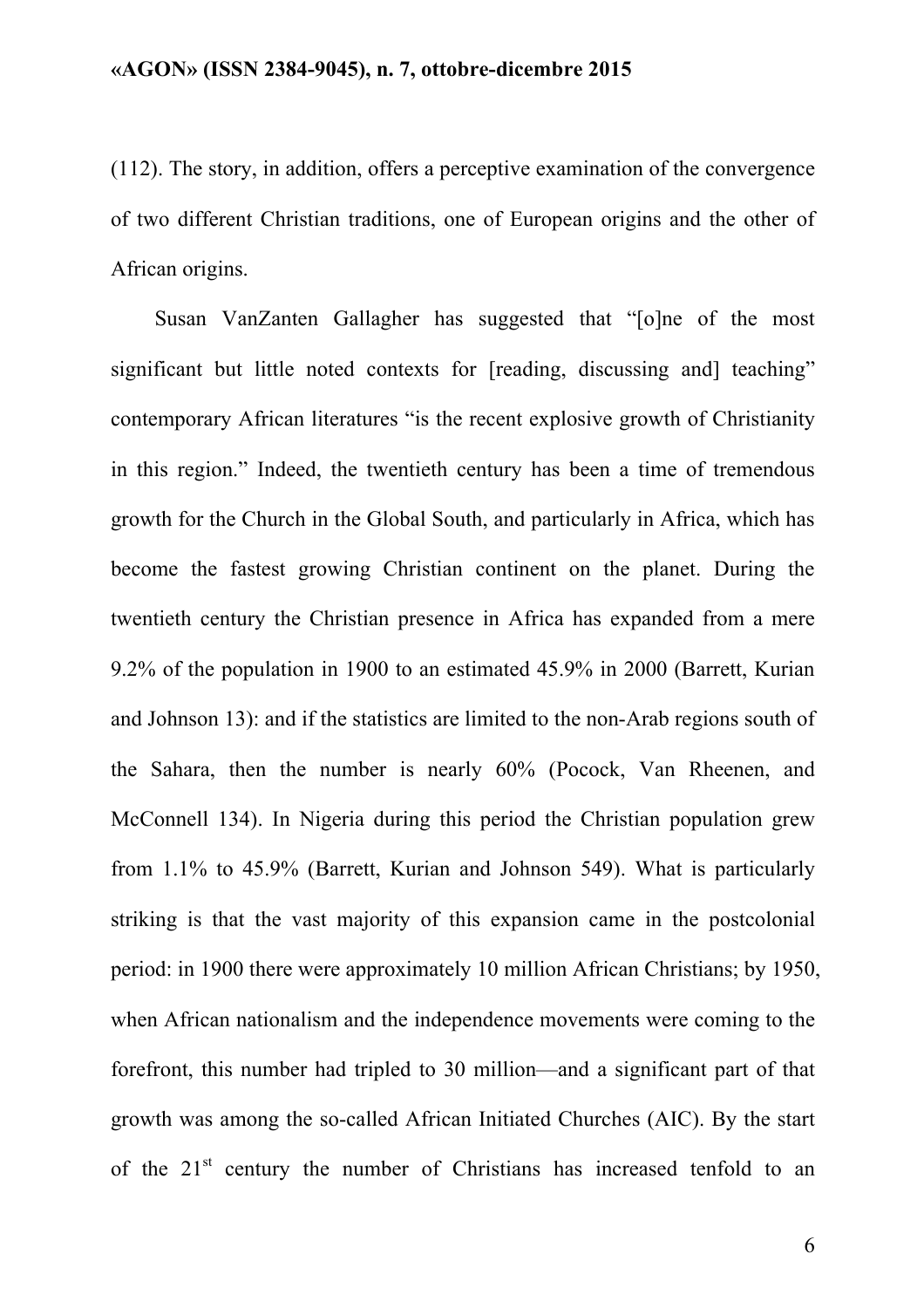estimated 360 million, and scholars estimate that by 2025 Africa will have over 600 million Christians, becoming the largest Christian continent in the world both in terms of percentage of the population and in sheer numbers. Indeed, already by the 1950s we can say that Christianity was well along the way of transforming itself from a foreign religion intervening in and undermining traditional life into Gikandi's "crucial part of the social and cultural fabric of postcolonial societ[ies]" throughout the continent (112).

The reasons for this explosive expansion of Christianity are complex. Still, scholars like Kwame Bediako (a Presbyterian theologian) of Ghana, Nigerians Agbonkhianmeghe Orobator (a Jesuit priest-theologian) and Peter Nlemandim DomNwachukwu (a Baptist minister), and Tanzanian Laurenti Magesa (diocesan Catholic priest-theologian) all begin by noting that African peoples are inherently religious and spiritual in nature (DomNwachukwu 11, Bediako 176-77), that a "strong, profound sense of the divine … pervades the[ir] ordinary lives" (Orobator 140-41), that religion for Africans is not "'an approach to life' directed by some book[,]" some dogma, or some formal theological perspectives and prescriptions; rather it is "life itself, where a distinction is not made between religion and other areas of human existence" (Magesa 25). That is, African religion is (for lack of a less condescending term) a primal religion in which every aspect of life as it is lived, whether it be planting and reaping; hunting and gathering; procreating, rearing and educating children; or engaging communally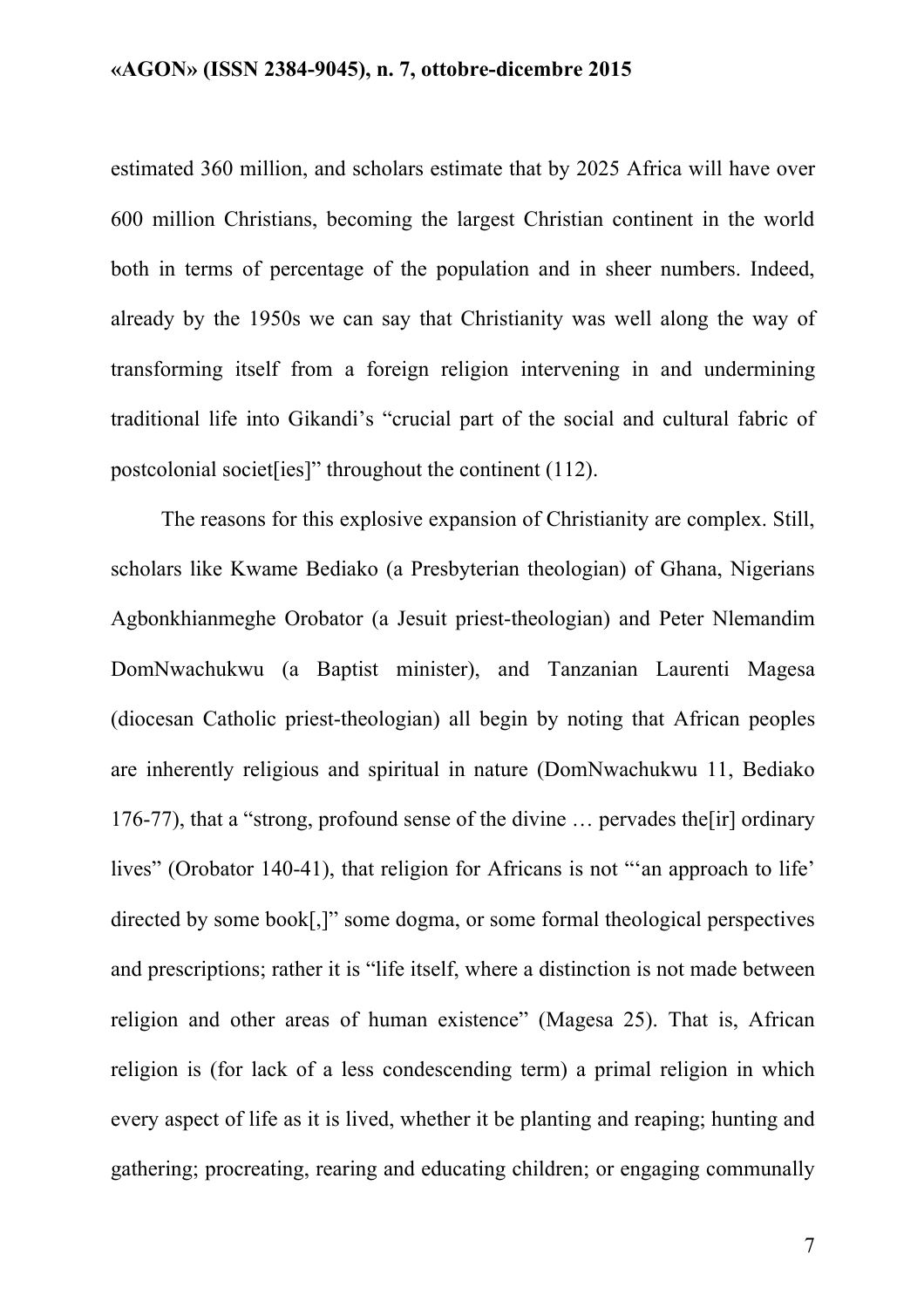in the political, judicial, social and economic life of the village or clan are all religious acts. These scholars further suggest that many of the characteristics of Traditional African Religions across the continent have made African peoples particularly receptive to the Christian message because, in their view, Christianity as it originated in the Hebrew world and subsequently was incubated in its North African and Ethiopian Coptic varieties (and in fact its pre-Enlightenment European incarnations as well) blossomed precisely because it was germinated in similar religious and cultural milieus; that is, societies organized around similarly primal religious systems. (The hypothesis rings true when we consider the fact that Ethiopian Coptic Christianity, which was isolated and insulated from both Medieval European Scholasticism and the Enlightenment, is among the oldest continuous Christian traditions.) Harold Turner in particular identifies these characteristics as 1) belief in a Supreme Being ultimately above all else; 2) a strong sense that humans are weak, fragile, finite, sinful, and in need of a power not their own; 3) belief in a spirit world populated by both good and evil spirits, which is more powerful and 4) with which humans can form relationships: 5) belief in the afterlife and the close proximity of the ancestors which this implies; and finally as these latter characteristics imply, 6) that we humans live in a sacramental universe in which there is no sharp dichotomy between the physical and spiritual worlds. Rather,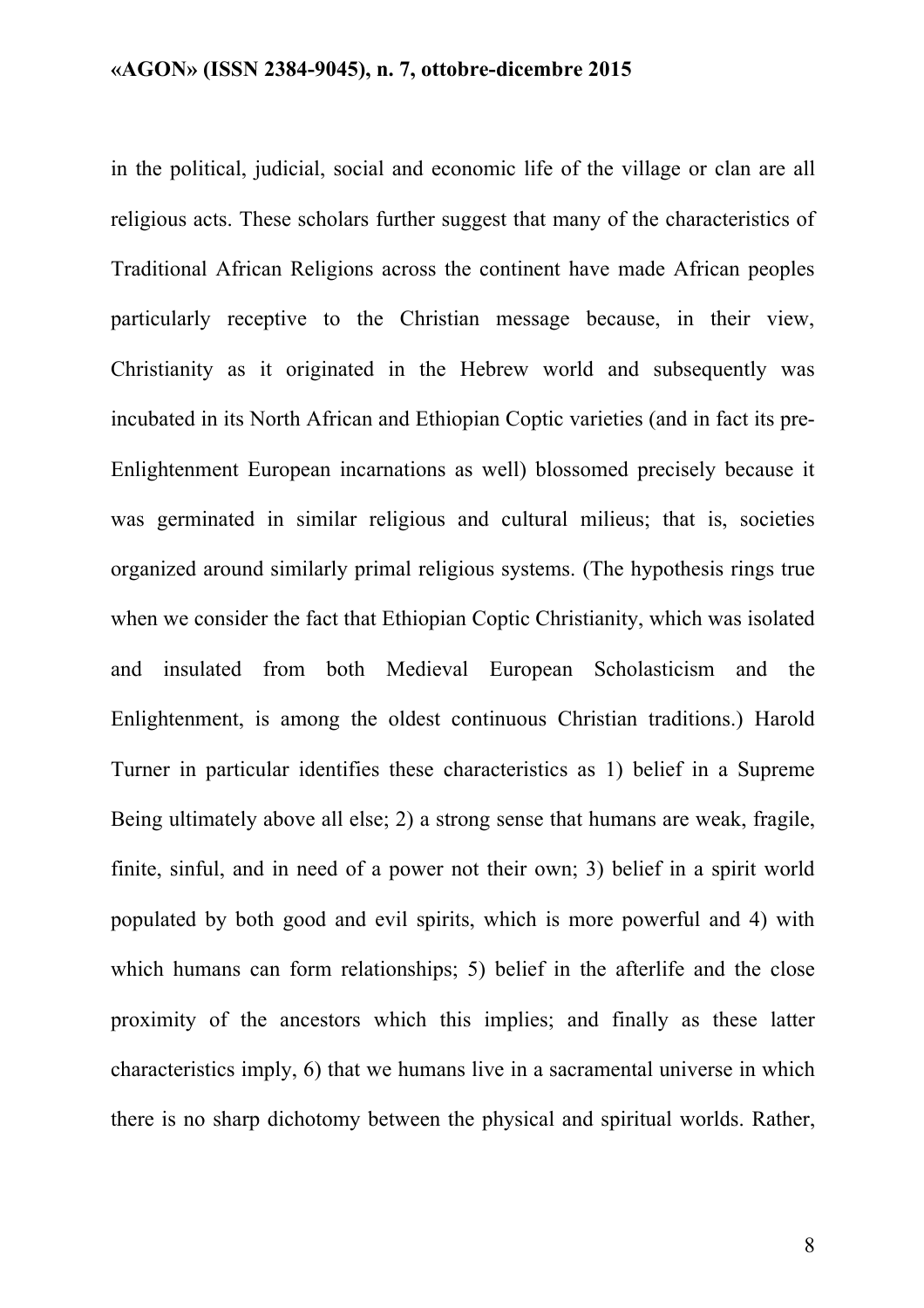the two exist in a coterminous relationship, locked in constant interaction (described in Bediako 93-96).

Given this natural religiosity of African peoples in general and the subsequent rapid expansion of Christianity throughout the continent in the contemporary period, it is not surprising that Christianity, missionaries, and the Bible have long been recurring subjects in colonial and postcolonial African literatures, nor that the stories, novels and plays by African writers have frequently been populated with African Christian characters. However, there has also been a tendency among secular Western critics of African literatures, particularly early on, in Gallagher's words, to "simplistically [equate] Christianity with imperialism and oppression, glibly reading any textual references to the church, missionaries, the Bible, or theology as manifesting either a virulent anti-Christian hostility or a profoundly critical irony." In doing so, she says, they have failed to notice that many of the prominent writers of the so-called first generation like Chinua Achebe, Wole Soyinka, and Ngugi wa Thiong'o, in fact are drawing on a specifically African Christianity in often sophisticated, nuanced, dialogical and syncretic ways. This, too, should not be surprising since most of these writers, like Achebe and Soyinka, are (at least nominally) second-generation Christians who were raised in Christian homes and educated in mission schools or, like Ngugi, came into intimate contact with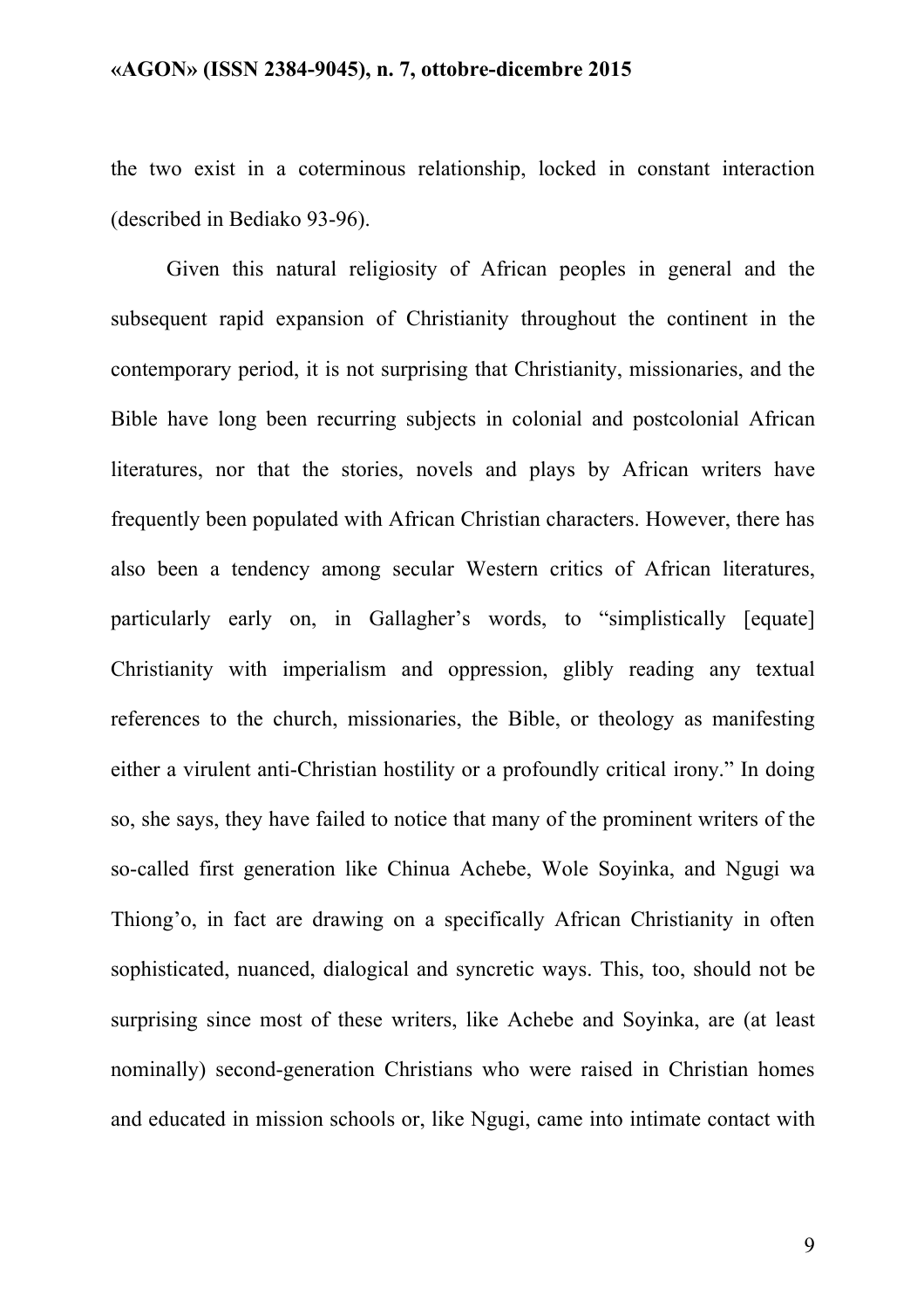Christianity in these schools and, for a while at least, considered themselves Christians.

If Christianity has indeed become a part of the cultural fabric for the first and second generation of writers, this is even more so true for the third generation writers, of which Adichie is representative. Adichie has said that she sees religion in Nigerian society as "a huge force" that is both "so easily corruptible and yet so capable of doing incredible good" ("Footsteps" 15). She has also said that understanding religion and faith are so essential to understanding modern Nigerian (and African) peoples that it inevitably features in some way in everything she writes ("Footsteps" 15). Indeed, religion, especially Christianity and particularly Catholicism, is an important element in her fiction. At times it becomes a central thematic subject, as in her debut novel, *Purple Hibiscus*, which focuses on a Catholic family and is a seething criticism of missionary Catholicism and hypocrisy, yet also a redeeming affirmation of an Igbo Catholicism. At other times it is present in the background, in the lives of her characters, as in "The Shivering," shaping their worldviews and both influencing and directing their moral choices. Occasionally it appears only referentially, in bumper stickers on passing cars or on billboards as reminders of just how ubiquitous Christianity has become in the lives of ordinary people. In all of these cases, Adichie's fiction is a testimony of the extent to which Christianity has penetrated Nigerian society.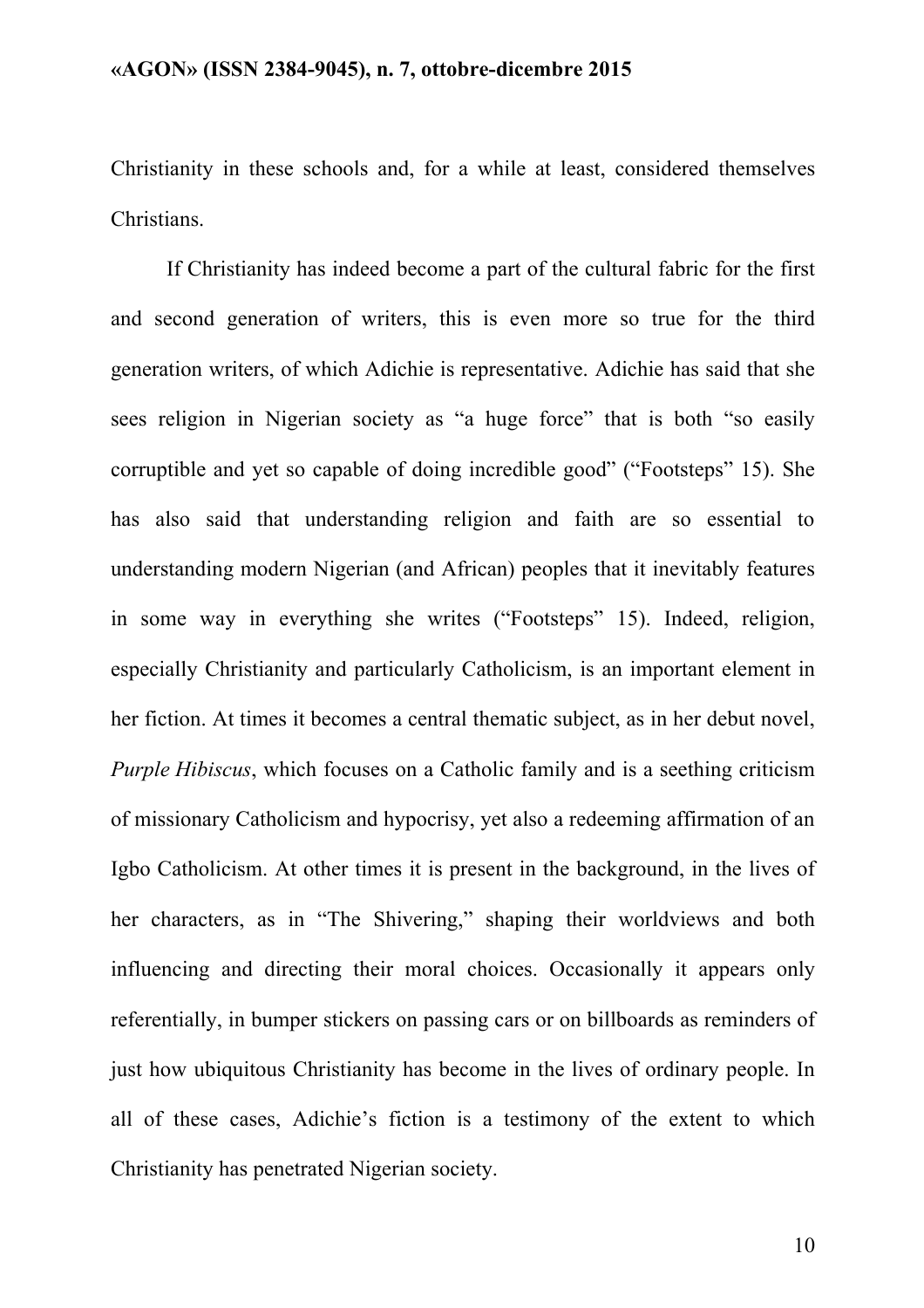"The Shivering" is one such story, focusing on two characters, Ukamaka and Chinedu, who represent different faces of Nigerian Christianity; faces that Laurenti Magesa would label "official" Christianity and "popular" Christianity (9). Ukamaka is an upper-middle-class Princeton graduate student and cradle Catholic. As such she is clearly representative of adherents of the so-called established churches, Magesa's "official" Christianity, that were brought to Nigeria by European missionaries and whose dogmas of faith, theological constructions, and liturgical practices have been incubated for nearly two millennia in the European intellectual and cultural milieu. Chinedu, in turn, is a construction laborer illegally in the United States and a Pentecostal. The variety of Christianity he embraces is more closely identified with the AIC that form Magesa's "popular" Christianity. These are churches that for the most part broke away from those initially established by European missionaries, largely over cultural differences and practices and, on the surface at least, have historically been looked down upon by the mainline denominations as syncretistically incorporating many characteristics of traditional African religion. In turn, the changing relationship between the two characters through the course of the story parallels and becomes a metaphor for the gradual convergence of these two Christian traditions as both move towards becoming a religion that is both genuinely African and genuinely Christian.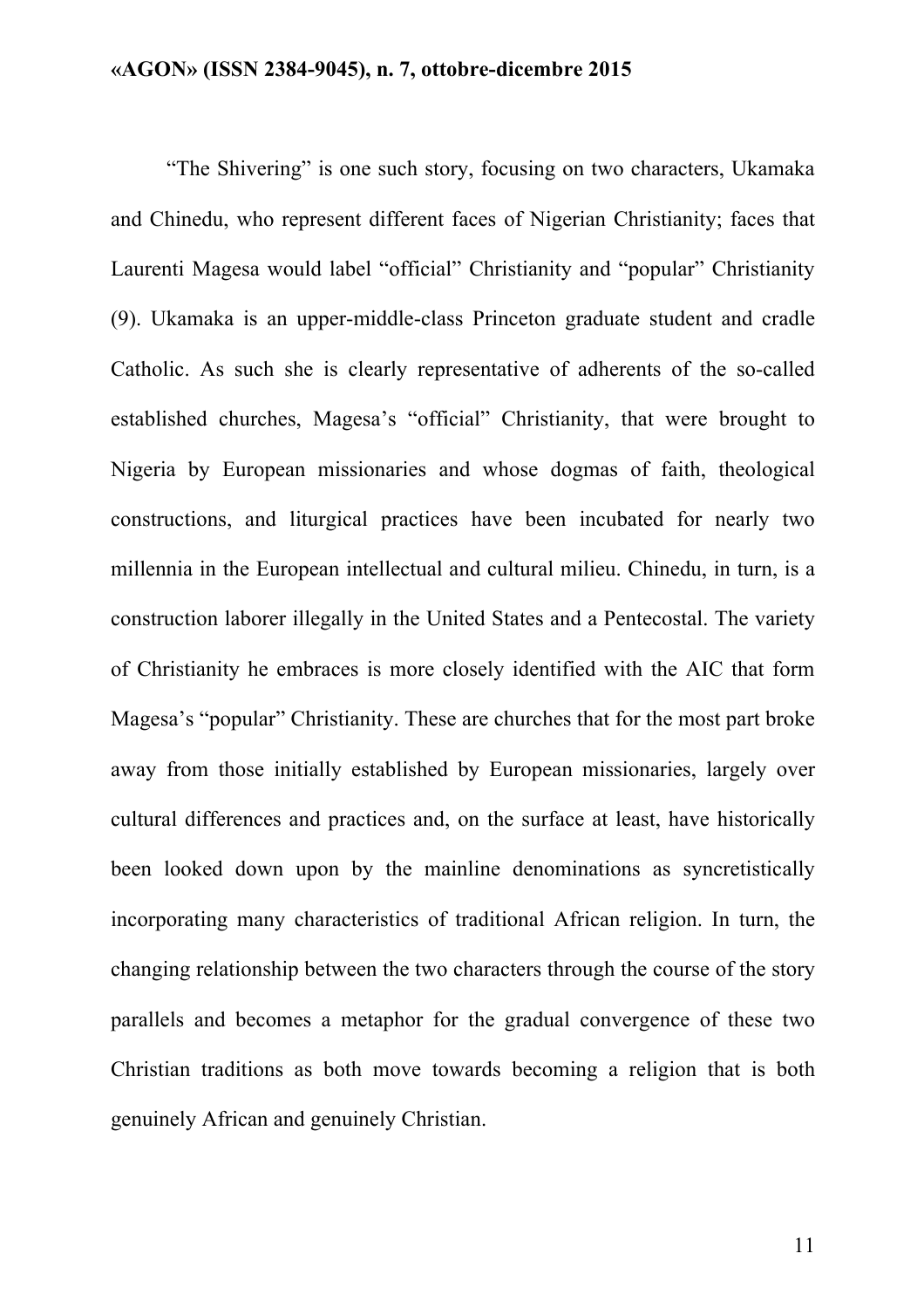Adichie has on numerous occasions talked about the place of Catholicism in her own life and the place of Christianity in contemporary Nigerian life as well. Like Ukamaka in "The Shivering," she is a cradle Catholic who, she said in one interview, as a child was "drawn to religion" and particularly "drawn to the drama" of Catholic traditions ("A Conversation" 88). As an adult, she says, she has become something of a "cafeteria" or "liberal Catholic" who is not always in agreement with the Church's teachings ("A Conversation" 90-91; "Footsteps" 15), yet at the same time has said that her Catholic identity is something she cannot deny: it is something she was born with, "has taken ownership of" and "can never get rid of." Rather, she has said, "Catholics will leave the Church, but it's still there. I don't know that I can ever run away from it" ("Nigerian Identity"; "A Conversation" 91). That is, while she may be in disagreement with aspects of the institutional Church, she has said that for her there remains much she admires and loves about it: among these things are "the rich rituals, the traditions, the commitment … to social justice and scholarship as well as the sort of outward-looking faith that holds to some of vision of a fairer world" ("Nigerian Identity").

Adichie also stresses that her attachment to Catholicism is not merely a personal predilection. Rather, she agrees with the religious scholars (e.g. Bediako 176-177; Orobato 140-141) that Africans in general (and Nigerians in particular) are very religious, that Nigeria is a "spiritually teeming" country in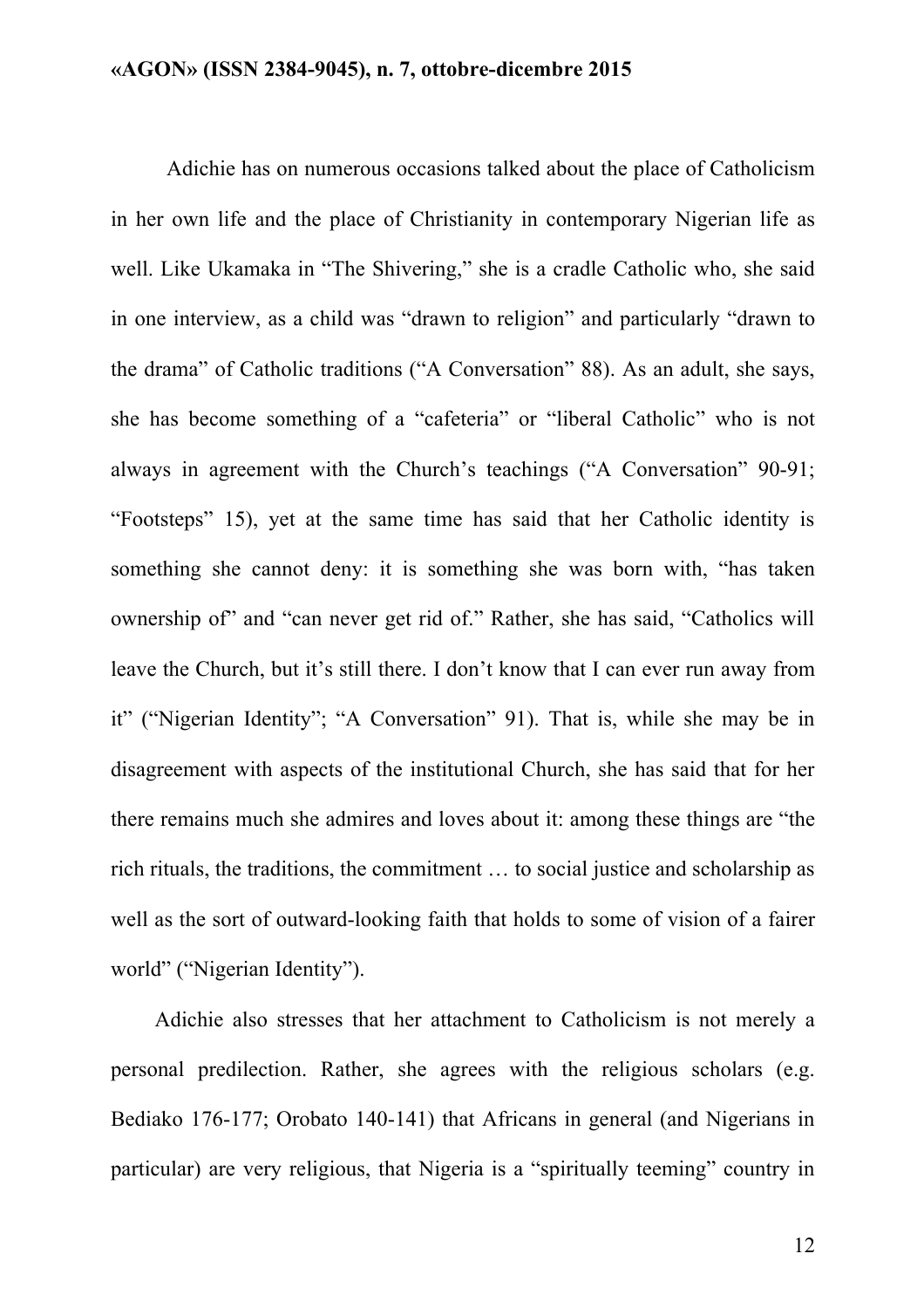which everybody embraces some religious identity ("A Conversation" 88). She notes, for example, that among her own Igbo people a typical Sunday greeting would involve questioning whether the other has yet been to church services ("A Conversation" 88), pointing to the very Catholic expectation that weekly church attendance is assumed.

Pentecostalism, as well, she has said is especially important, as aspects of Pentecostal spirituality penetrate all Nigerian classes and transcend sectarian divides, becoming almost a unifying characteristic of Nigerian Christianity ("In Conversation"). This she credits to the fact that all people in Africa, in Nigeria, whether adherents of either "official" or "popular" Christianity, or indeed Islam or traditional religions, are "very aware of the presence of spirits," that we humans "coexist with other beings in a way that's very present" and that this awareness gives to African Christianity a sense of immediacy that at times makes Western Christianity appear tepid by comparison ("A Conversation" 89). It is, in turn, this sense of the immediacy of God that permeates "The Shivering" and gradually draws Ukamaka (and her Catholicism) back towards the richness, the beauty, and the vitality of her African spiritual heritage.

To briefly summarize the story, Ukamaka, a young Nigerian-Igbo woman and graduate student at Princeton University, is going through the ending of her relationship with her boyfriend Udenna, a Westernized modern Nigerian man who is secular, ambitious, materialistic, and narcissistic. Living together in their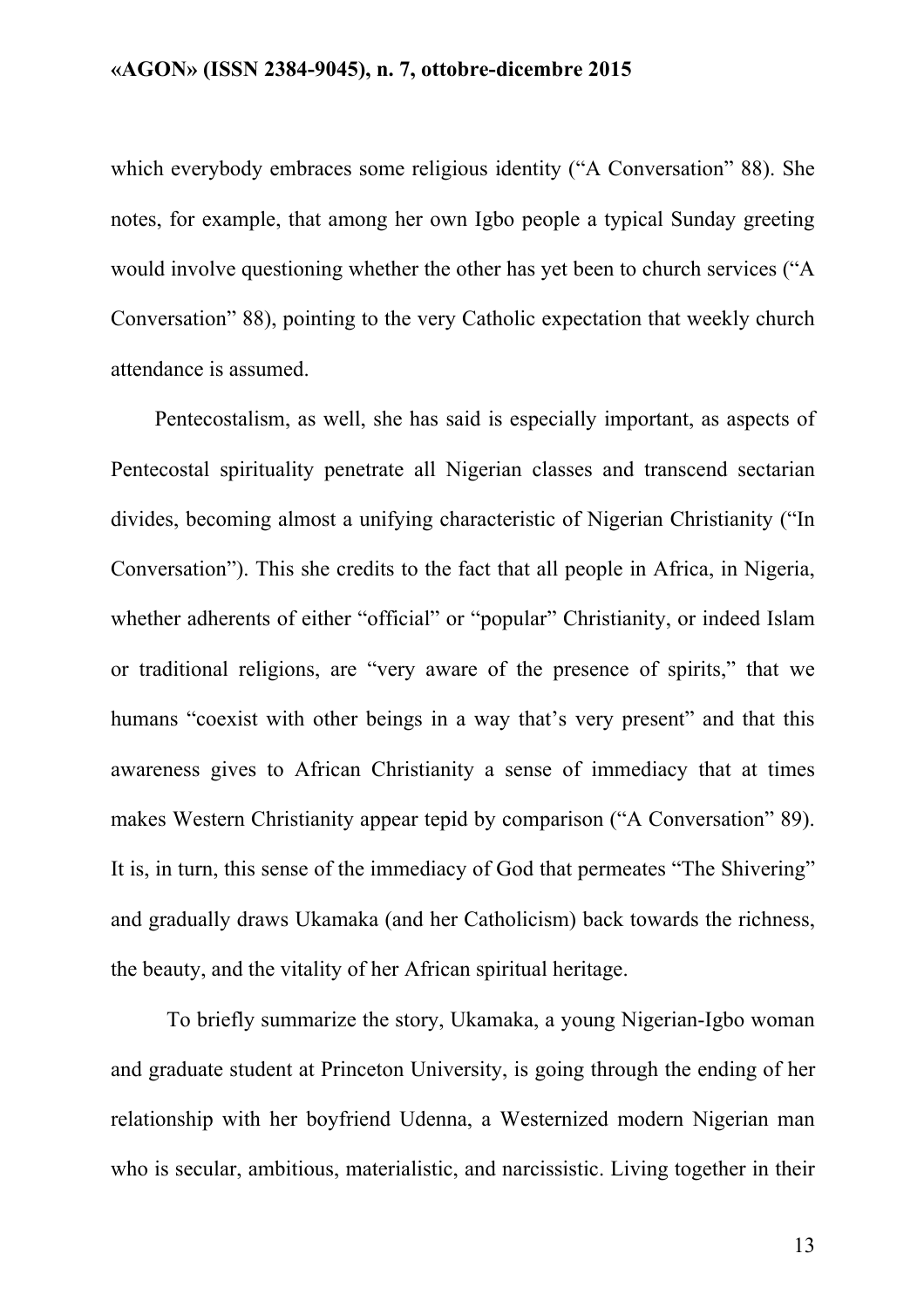graduate student housing, Ukamaka had assumed that their relationship would ultimately lead to marriage and children. However, as he begins planning his return to Nigeria to take his place among the elite, Udenna informs her that their relationship has become "staid" and in fact has been over for months (149). It is that word "staid" that particularly shocks her, driving her to the street where she eventually wanders into a Catholic church and encounters a priest, Father Patrick, whose kind words to her initiate her return to Catholic practice.

The story opens with Ukamaka following on the Internet details about a fatal airplane crash in Nigeria, on which her ex-boyfriend may have been a passenger, and also reports of the death in Spain of Nigeria's First Lady, the result of complications following cosmetic surgery. Chinedu suddenly appears at her door, saying that he recognized her name on the mailbox as a Nigerian name and asks her to pray with him "about what is happening in [their] country" (143). Slightly stunned, she hesitatingly lets him in. He then takes her hands and begins to pray "in that particularly Nigerian Pentecostal way that made her uneasy" (143). His prayer goes on for quite some time, invoking the name of Jesus as he catalogues the earthly struggle with demons and evil spirits whom the Lord has bound up and cast into the sea, calling on "Jehova God" to cover, purify and protect all of Nigeria with the precious blood of Jesus. As Chinedu's prayer continues Ukamaka suddenly experiences the eponymous involuntary shivering throughout her body that calls to mind a similar experience she had had years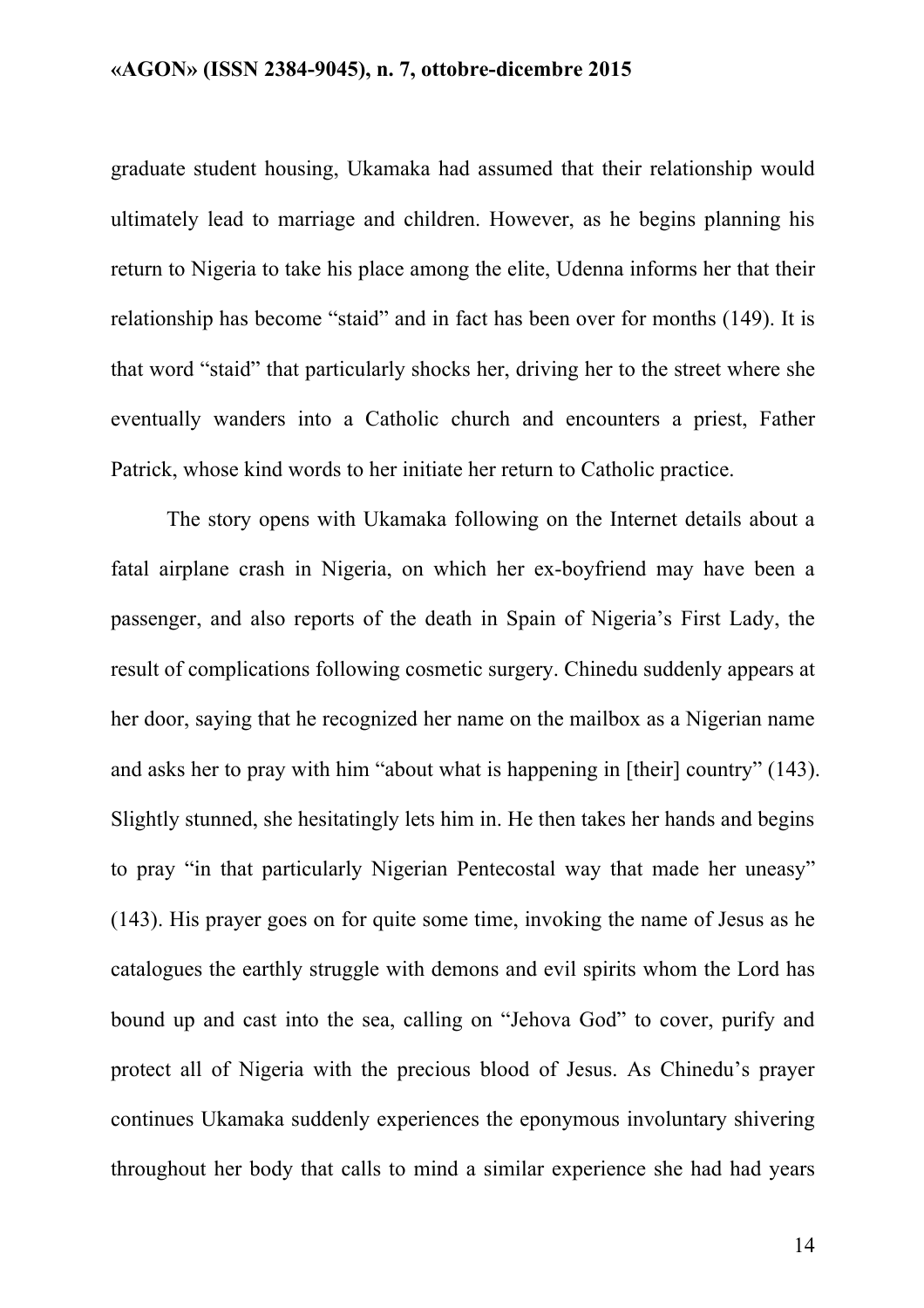earlier as a devout teenager while praying the rosary, which released at that time an "outpouring of incomprehensible words in the middle of a Hail Mary" (144). She recalls that at that time she was "sure that the white-cool feeling that enveloped her was God" and wonders now if this new shivering was also caused by the hand of God.

After the prayer their conversation touches on various aspects of Chinedu's faith, highlighting its differences with Ukamaka's more humanistic, anthropocentric, and rational post-Enlightenment sense of religion as it touches on such subjects as his conviction that the recent tragedies in Nigeria are God's warnings to people and His punishment for sin and corruption; his belief in the need for God to directly "take control" of Nigeria and "save our country" from the human corruption, civilian and military, that has persisted since independence (145, 152); his assurances that "God is faithful" to those who pray and will intervene to protect Udenna from the crash; and later, when Ukamaka receives word that Udenna had in fact been scheduled to be on the doomed flight but missed it, his further conviction that this was the direct intervention of God in response to their prayers (albeit the prayers came after the fact).

Throughout this initial conversation Ukamaka is alternately put off and amused by Chinedu's seemingly simplistic faith. As already noted, the narrator points out that she is "made [...] uneasy" with his Pentecostal manner of prayer (143). Her Westernized, humanistic, and rational worldview cannot accept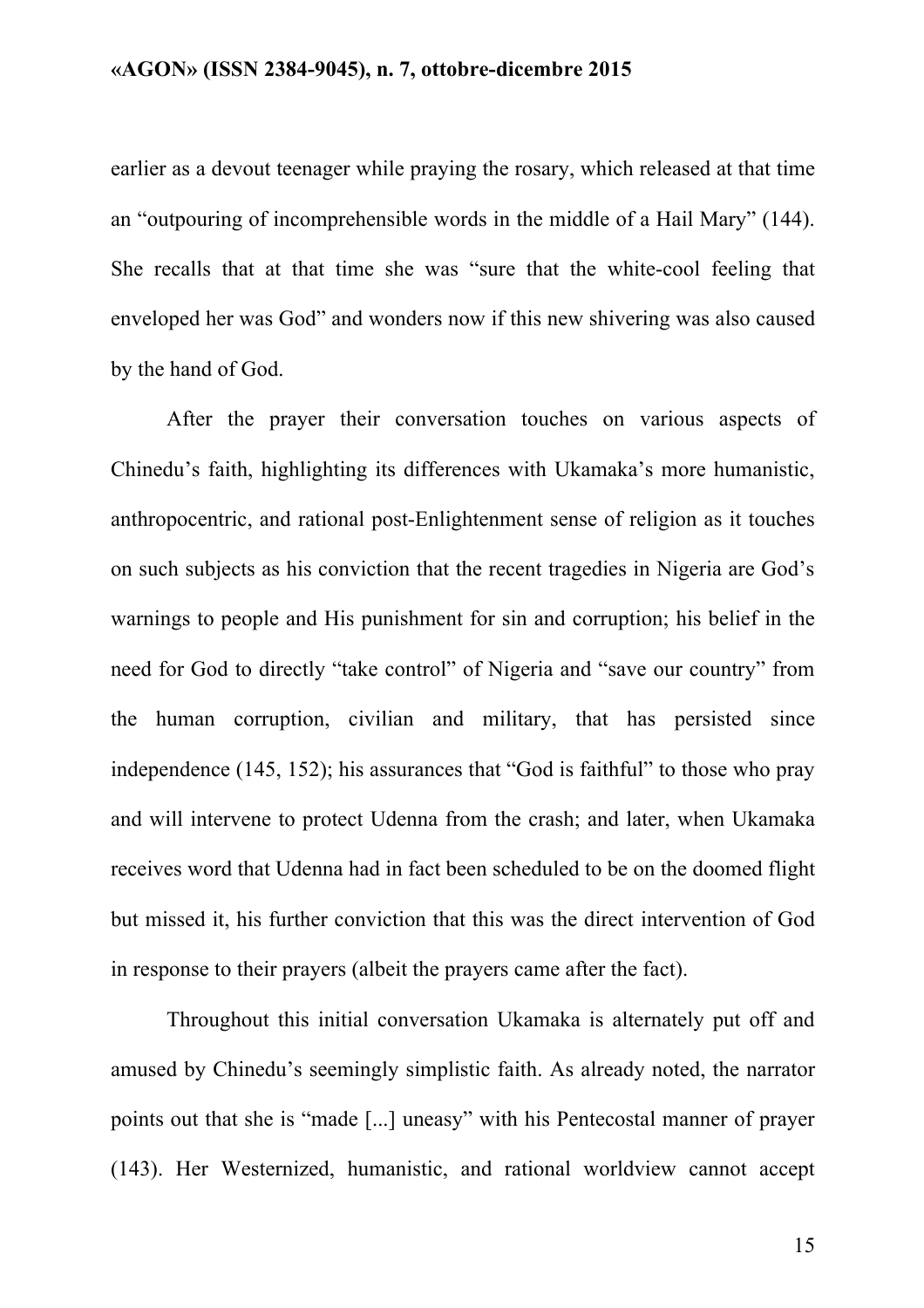Chinedu's very Biblical faith in a proactive God who intervenes directly in human affairs, arguably giving preference to some individuals while ignoring others. To her such a God "doesn't make sense" (147, 149) precisely because such a God cannot be explained (or contained) by human reason. For Chinedu this does not present a problem because for him "God always makes sense but not always a human kind of sense" (147). Ironically, his position is very similar to that of Father Patrick, the priest at Ukamaka's Washington parish who also tells her that God very often doesn't make sense (148, 149). Ukamaka and Chinedu also discuss her struggle with her faith as she journeyed from being a devout teenager attending daily Mass to a modern skeptic—which he sees as a "crisis of faith" though she denies that—and her emergence from this romantic crisis as a renewed churchgoer.

Their relationship then develops over the course of what is probably a number of weeks, Ukamaka becoming something of a chauffer, cook and caretaker for Chinedu, preparing and sharing meals with him, taking him shopping, and even chauffering him to his own church on Sunday mornings before going to hers. During these conversations Ukamaka opens up about her relationship with Udenna and, eventually, the enigmatic Chinedu also confides in her about his own failed gay romantic relationship with an equally secular, worldly and narcissistic lover who is also the son of a so-called Big Man back home, and then about his present immigration difficulties as he awaits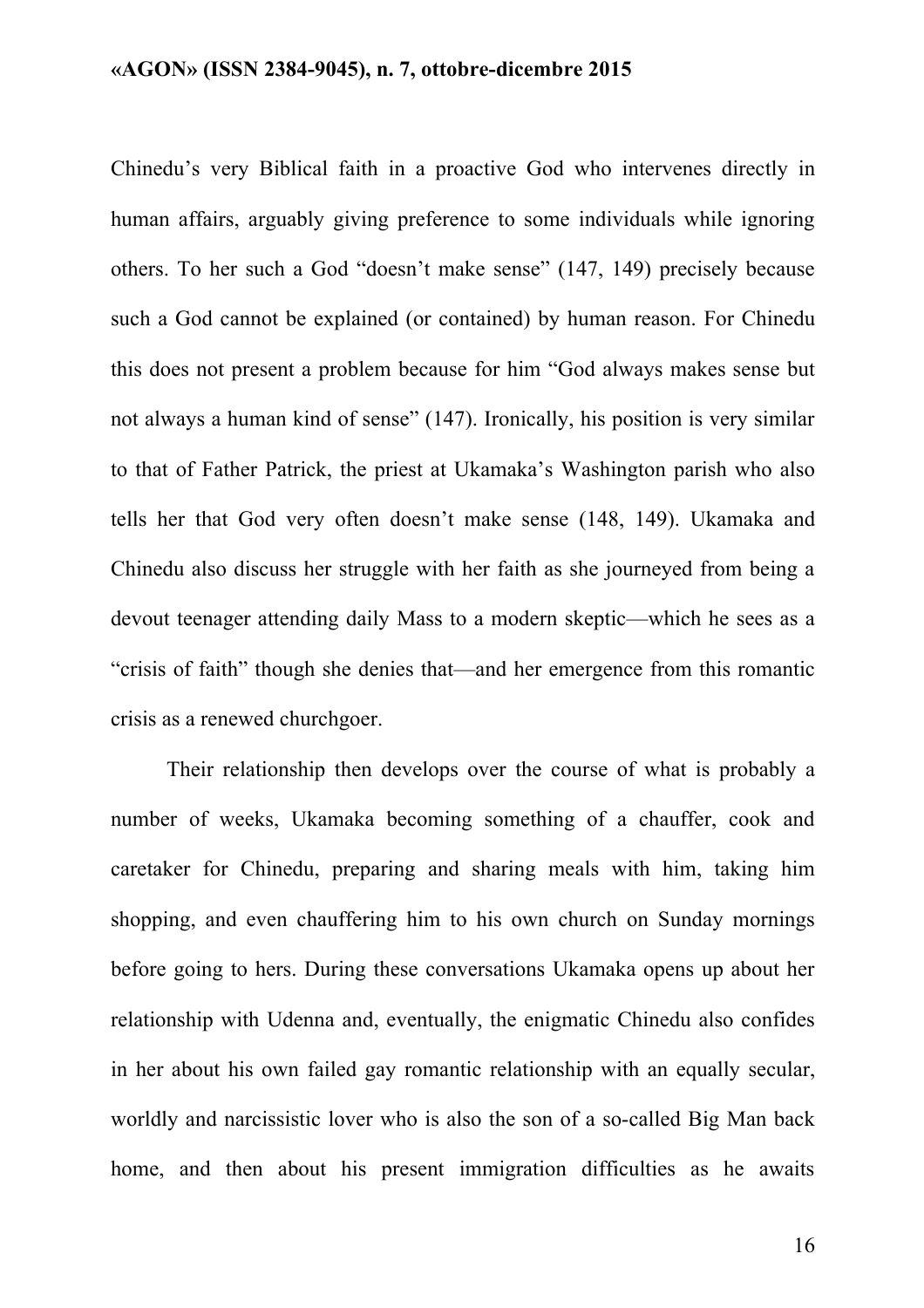deportation. At this point Ukamaka confides in him about her experience of shivering when they had prayed together, which she tries to explain rationally as anxiety but he insists was a sign from God (164). Once again she finds his faith simplistic, unintellectual, and emotional—and recognizes these as the very reasons she herself had stopped going to Church years earlier. But she also recognizes that it was Udenna's similar labeling of their relationship as "staid" that ultimately brought her back to Church (165). She subsequently promises to help him with his immigration difficulties and convinces him to join her this one time at her Catholic services, the story thus concluding with Ukamaka's reflections already cited on the differences between Catholic services in the US and Nigeria.

It seems to me, at least, that the story in part is an examination of the idea advanced by most religion scholars that, in order for the Gospel to take root and flourish among a people it must be encountered within their specific cultural context, which obviously includes the parameters of their particular world view. Further, I would add, the story suggests that the traditional African world view, with its belief in the existence of good and evil spirits who are present and active in the physical world—a worldview not unlike that in which early Christianity was incubated—provides, for Africans at least, far more fertile soil than contemporary Western culture. And, I would suggest, Ukamaka's failed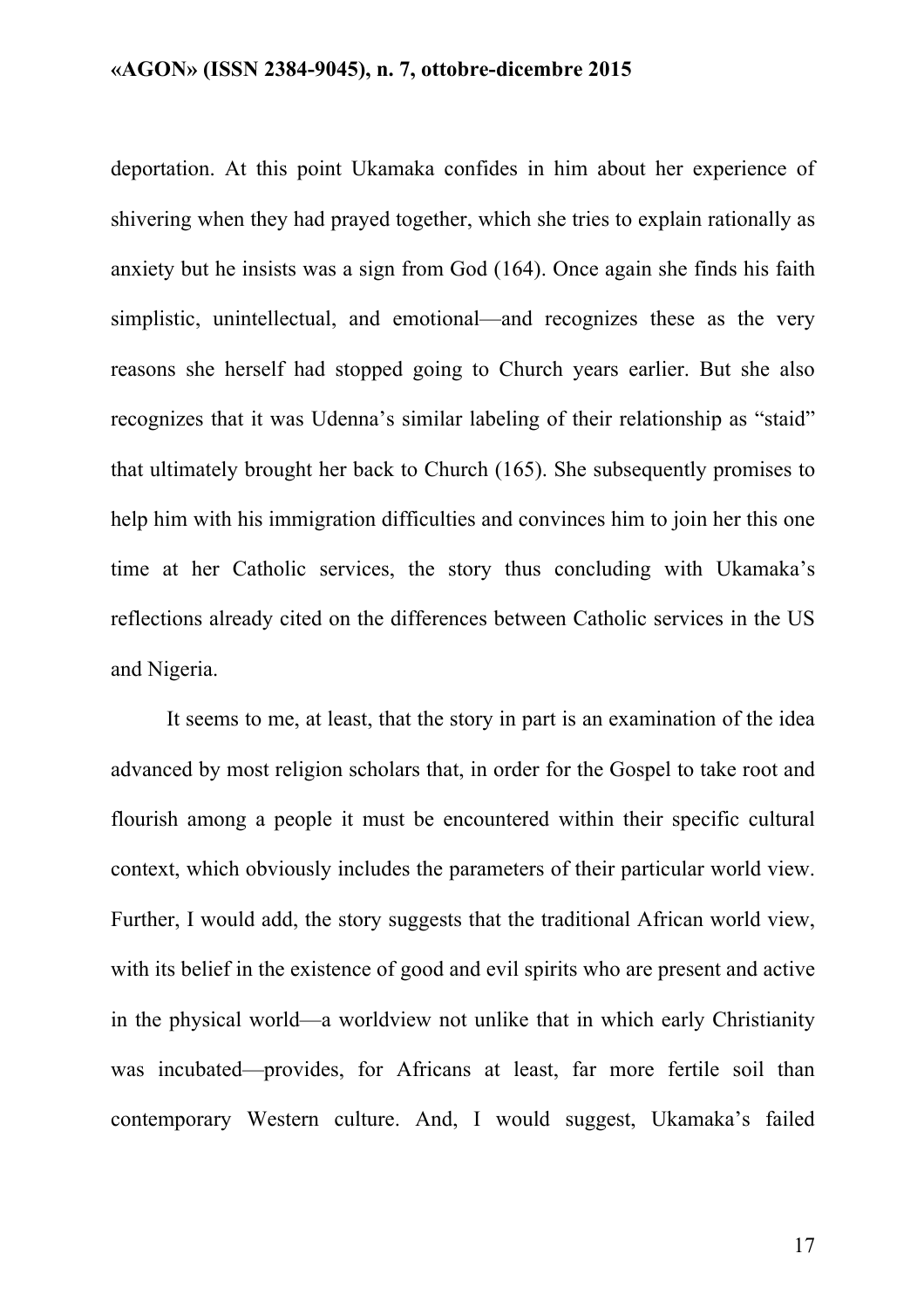relationship with Udenna functions in part as a metaphor for the contemporary African encounter with contemporary Western Christianity.

Udenna, as mentioned earlier, is a Westernized, secular, materialistic, arrogant and narcissistic individual who laughs at and snubs other Africans whom he considers beneath himself (149, 151). Ukamaka, in fact, concludes that he would be "amused" by someone like Chinedu (149). Udenna is in many respects Frantz Fanon's colonized individual who rejects his roots and embraces the values of the West. Ukamaka is initially attracted to him because of his physical appearance (he is 6 feet 4), his social and economic status (he is a UPenn graduate and works on Wall Street), his sophistication, and his potential position among the elite of Nigerian society. He is, however, emotionally cold in his relationship with Ukamaka, dismissive of everything important to her that is NOT about him, never telling her that he loved her because he found such notions to be "unoriginal" and merely a "cliché" (153). In retrospect, she says, he was "always struggling to be different, even when it didn't matter. It was as if he were performing his life instead of living it" (153).

If Ukamaka is also Westernized, it is not to the same degree as Udenna. For sure, she still holds to some very traditional expectations from their relationship, particularly marriage and children. And, while she shares in many of his contemporary hopes and expectations, she has a passion for and dedication to their relationship that he is totally lacking. It is ironic that he terms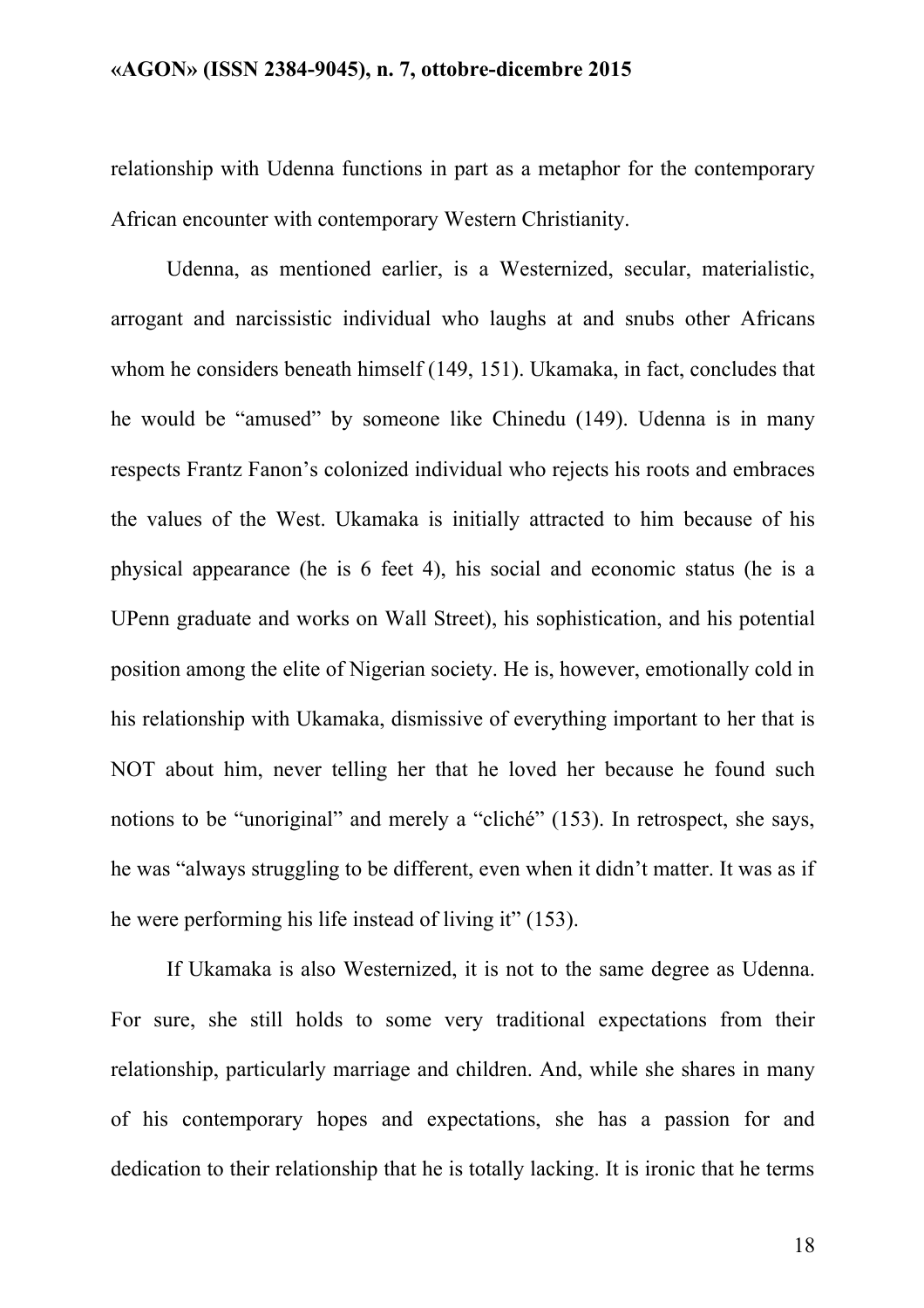their relationship "staid," the word that shocks her, because it is in fact his lack of passion and commitment that makes it staid. Nevertheless Ukamaka struggles with letting go of the relationship, refusing, for example, to put away his picture (158) or telling Chinedu that letting go is not such simple deal to stop "loving such an asshole" (158), and becoming extremely angry when Chinedu suggests that their relationship (even from her side) was never really about love (161-62), a truth she initially finds it too painful to admit.

Her attachment to Udenna mirrors the contemporary Nigerian elite's attachment to Western ideas and ways, including the sort of Western religiosity that expects God to be "unambiguous" and conform to human reason (165). It is a religiosity that can in many ways be seen as staid, lacking passion and enthusiasm precisely because God has been, if not mythologized, at least distanced from daily life, and the struggle between good and evil spirits reduced to a metaphor for the inner human struggle for perfection. The final scene, in turn, offers a comparison as she watches Father Patrick "walking down the aisle flicking holy water on people with something that looked like a big saltshaker," thinking about how "subdued" such services are in American churches, how in a Nigerian church the aspergillum would have been replaced by a "vibrant green branch of a mango tree that the priest would dip in a bucket of holy water held by a hurrying, sweating Mass-server; how he would have stridden up and down, splashing and swirling, holy water raining down; how the people would have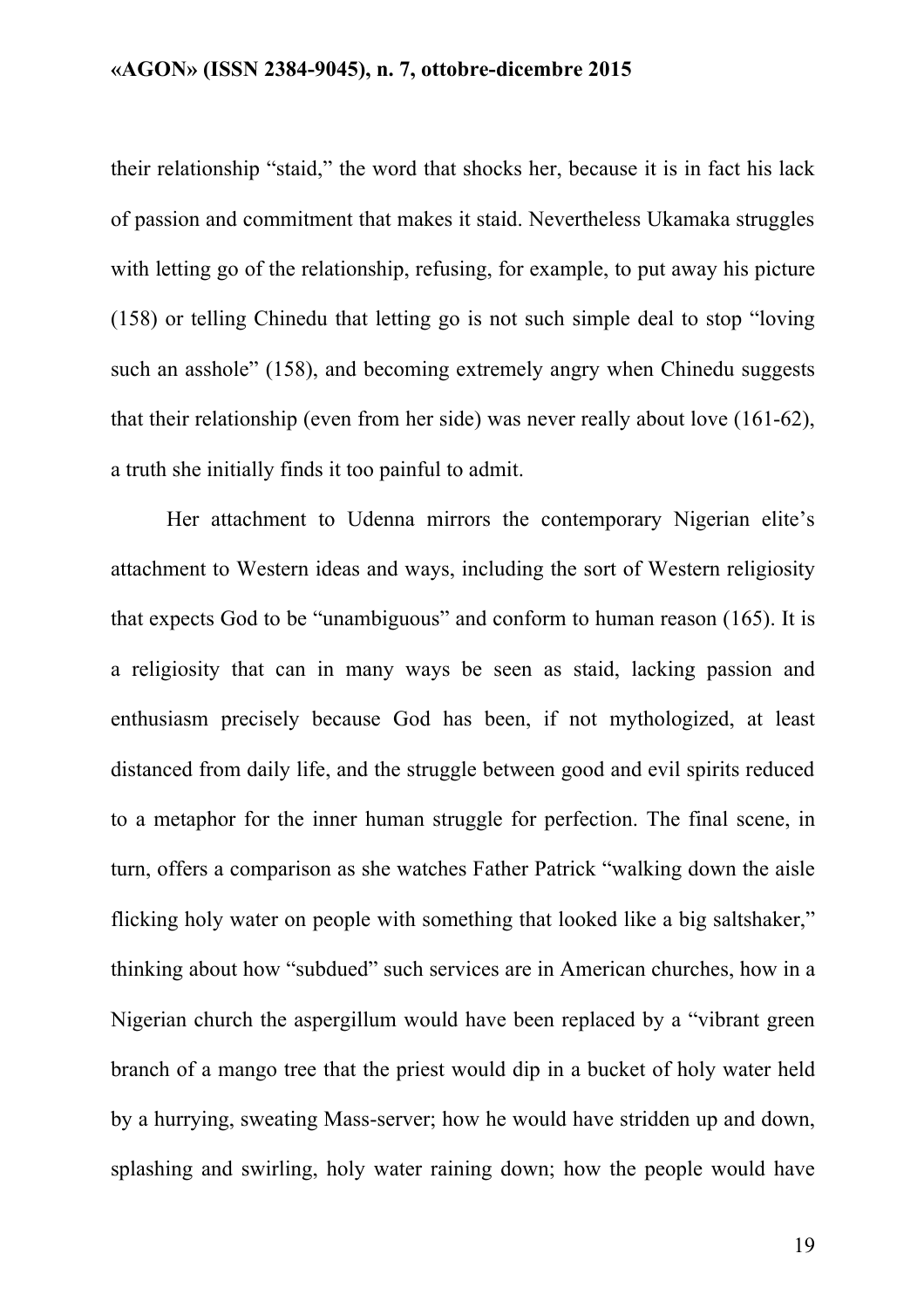been drenched; and how, smiling and making the sign of the cross, they would have felt blessed" (166). It is a scene, as rich as any that Chinua Achebe might compose (i.e. the Festival of New Pumpkin Leaves, Chapter 7 of *Arrow of God*), that affirms the authenticity, beauty and power of Catholic ritual interpreted through, in this case, Igbo culture.

In the end, then, it is not the theological arguments or dogmas of Catholicism that draw Ukamaka back to the Church. Rather, it is something at a deeper level, something that speaks to her soul as an Igbo; as the eponymous experience of shivering during prayer—not once but twice, and the earlier experience within that very Catholic context of praying the Rosary—points to, just as the Gospel has touched and enthused other Africans across the continent.

The story, then, is essentially a comparison of two competing religious traditions, both claiming to be Christian yet both built upon very different worldviews—and each regarding the other with a degree of disdain. For, just as Ukamaka is "uneasy" with the Pentecostal nature of Chinedu's prayer and finds his ideas about the nature of God irrational (at least initially), he likewise dismisses her Catholic beliefs and practices as so much "unnecessary kneeling and standing and [ironically] worshipping of idols" (164)—the very same condescending criticism "official" Christianity had long made of its "popular" rival. Nevertheless, these are two traditions on a gradual course towards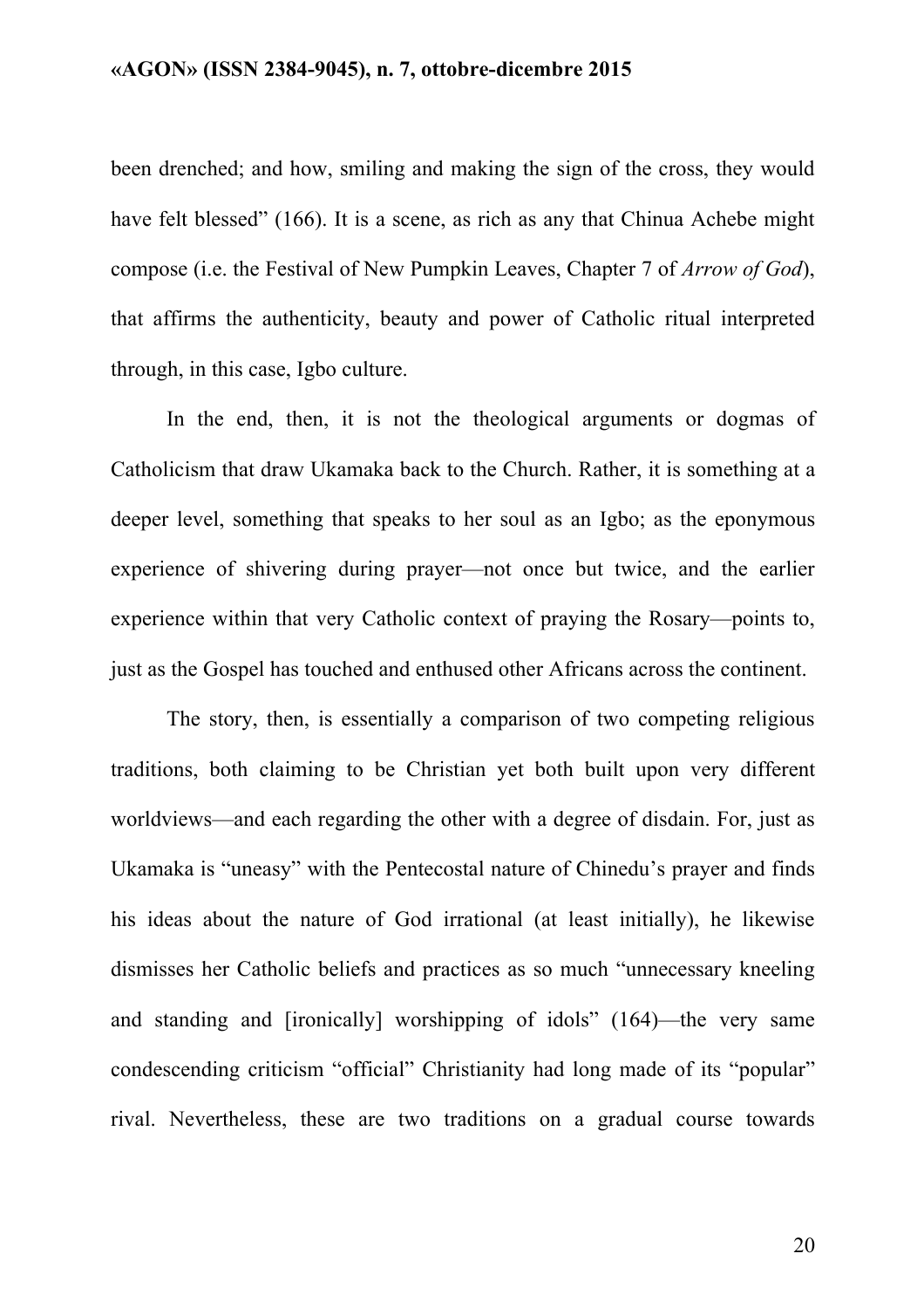convergence. Both have much to teach each other, if and when they can put their rivalries and mistrust aside.

Scholars such as Kwame Bediako (176-77) and Agbonhhianmeghe Orobator (140-41) remind us that the African peoples and their cultures are spiritual in nature. Throughout much of the continent that traditional spirituality has been infused with and transformed by Christianity, so much so that, as Simon Gikandi has already acknowledged, Christianity has already become "a crucial part of the social and cultural fabric of postcolonial societ [ies]" throughout the continent (112)--to the extent that Africa today is well on its way to becoming the largest Christian continent on the planet. As critical readers we need always be conscious of this. Otherwise, we pay these writers serious disrespect and do their works grave disservice.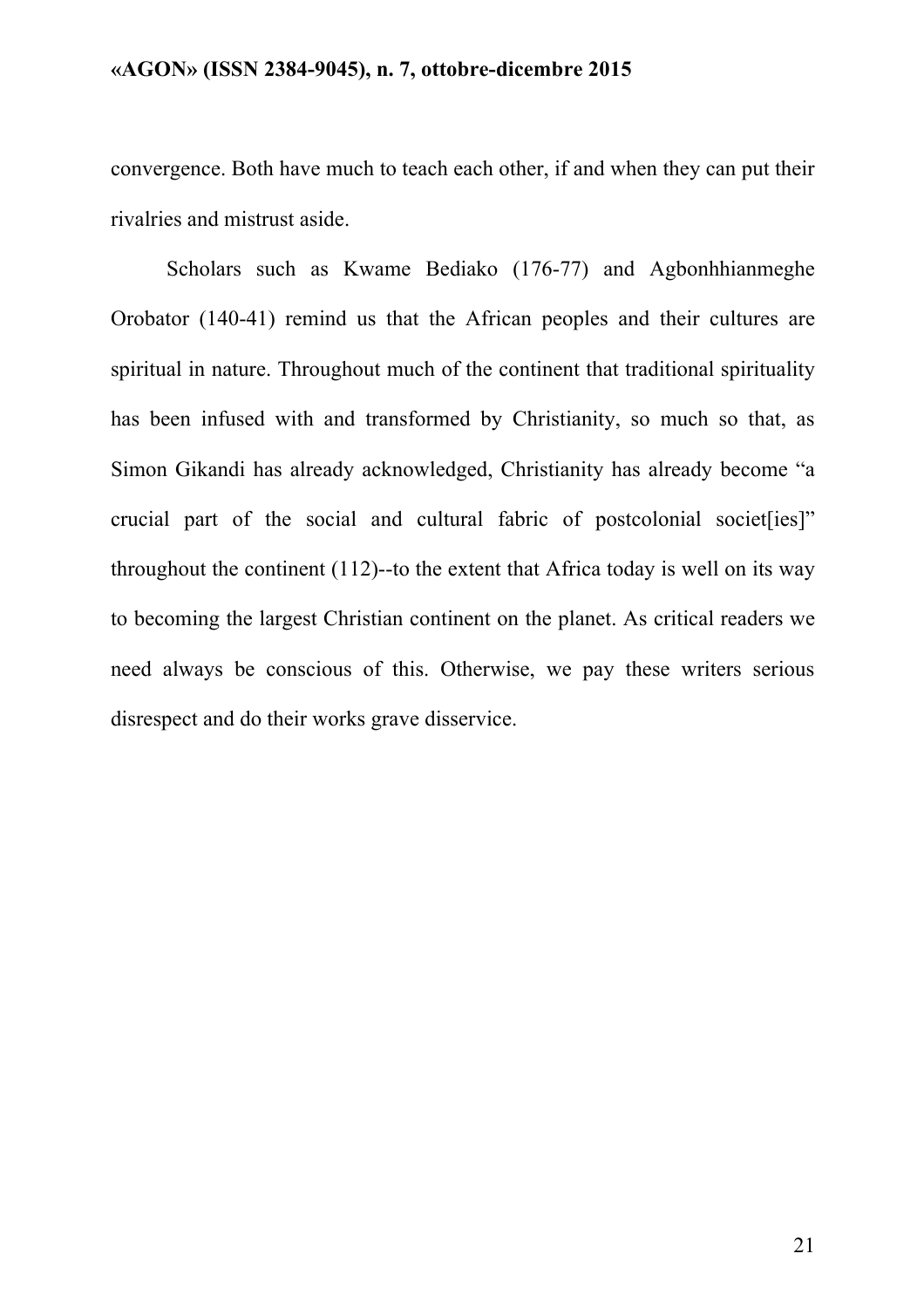## **WORKS CITED**

Adesanmi, Pius, and Chris Dunton. "Nigeria's Third-Generation Writing: Historiography and Preliminary Theoretical Considerations." *English in Africa*. 32.1 (May 2005): 7-19. Print.

Adichie, Chimamanda Ngozi. Interview by Susan VanZanten. "A Conversation with Chimamanda Ngozi Adichie." *Image*. 65 (Spring 2010): 86-99. Print.

---. Interview by Ramon Koval. "In Conversation with Chimamanda Ngozi Adichie." *The Book Show*. National Radio. (26 May 2009) Web <http://www.abc.net.au/ radionational/programs/bookshow/in-conversationwith-chimamanda-ngozi-adichie/3147314> 23 Mar. 2012

---. Interview by Ike Anyi. "In the Footsteps of Chinua Achebe: Enter Chimamanda Ngozi Adichie, Nigeria's Newest Literary Voice." *Sentinal Poetry: Online Magazine Monthly*. 12 (Nov. 2003) Web <http://www.sentinelpoetry.org.uk/ magazine1103/page11.html~page16.html> 17 Jul. 2012.

---. Interview by Wale Adebanwi. "'Nigerian Identity is Burdensome': The Chimamanda Ngozi Adichie Interview." *The Village Square: Village Books* (10 Nov. 2005) Web <http://nigeriavillagesquare.com/forum/books-creativewriting/48192-nigerian-identity-burdensome-chimamanda-ngozi-adichieinterview.html> 9 Feb. 2012.

---. *Purple Hibiscus*. Chapel Hill, N.C.: Algonquin, 2003. Print.

---. *The Thing Around Your Neck*. New York: Alfred A. Knopf, 2009. Print.

Barrett, David B., George T. Kurian, and Todd M. Johnson. *World Christian Encyclopedia: A Comparative Study of Churches and Religions in the Modern World*. 2nd. ed. Vol. 1. New York: Oxford UP, 2001. Print.

Bediako, Kwame. *Christianity in Africa: The Renewal of a Non-Western Religion*. Edinburgh: Edinburgh UP, 1995. Print.

DomNwachukwu, Peter Nlemadim. *Authentic African Christianity: An Inculturational Model for the Igbo*. New York: Peter Lang, 2000. Print.